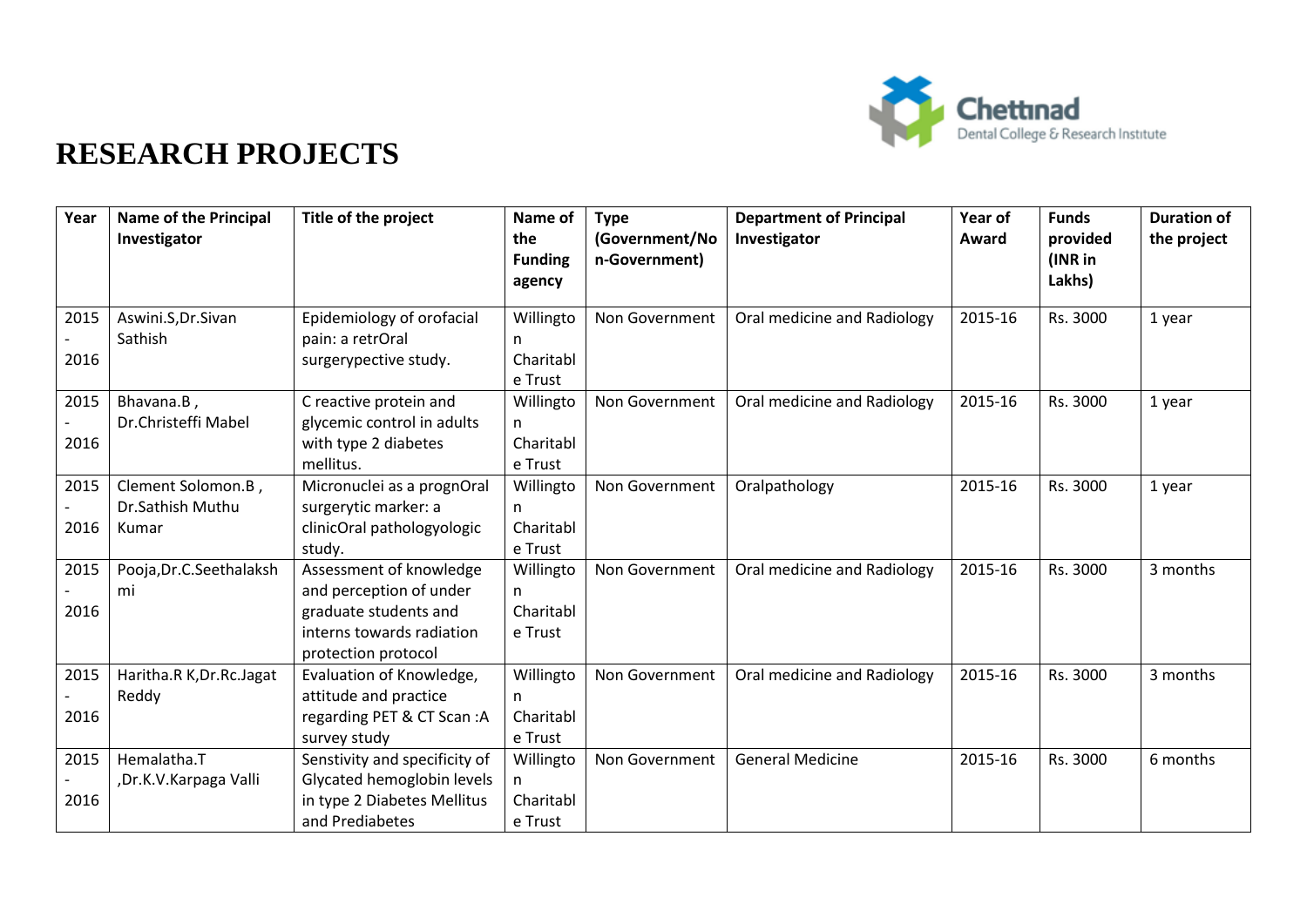

| 2015 | Ilavarasi.K              | <b>Efficacy of Superoxide</b> | Willingto | Non Government | Oral surgery   | 2015-16 | Rs. 3000 | 1 year |
|------|--------------------------|-------------------------------|-----------|----------------|----------------|---------|----------|--------|
|      | ,Dr.Mahathi.N            | Solution vs Povidone Iodine   | n         |                |                |         |          |        |
| 2016 |                          | solution in Wound Healing     | Charitabl |                |                |         |          |        |
|      |                          | - A Randomised Controlled     | e Trust   |                |                |         |          |        |
|      |                          | Comparative Study in          |           |                |                |         |          |        |
|      |                          | Mandibular 3rd Molar          |           |                |                |         |          |        |
|      |                          | Sockets.                      |           |                |                |         |          |        |
| 2015 | Kaaviya.C, Dr.Semmia     | Relevance of pOral            | Willingto | Non Government | Oral surgery   | 2015-16 | Rs. 3000 | 1 year |
|      |                          | surgeryt-operative            | n.        |                |                |         |          |        |
| 2016 |                          | radiographs in maxillofacial  | Charitabl |                |                |         |          |        |
|      |                          | fractures-A prOral            | e Trust   |                |                |         |          |        |
|      |                          | surgerypective study          |           |                |                |         |          |        |
| 2015 | Keerthana.M              | Comparison of transverse      | Willingto | Non Government | Prosthodontics | 2015-16 | Rs. 3000 | 1 year |
|      | ,Dr.Sridharan            | strength between              | n.        |                |                |         |          |        |
| 2016 |                          | conventional repair of        | Charitabl |                |                |         |          |        |
|      |                          | polymethyl methacrylate       | e Trust   |                |                |         |          |        |
|      |                          | denture base resin and        |           |                |                |         |          |        |
|      |                          | repair using sandblasted      |           |                |                |         |          |        |
|      |                          | metal wire- in vitro study    |           |                |                |         |          |        |
| 2015 | Keerthana.S, Dr.Eazhil   | Comparison of tensile bond    | Willingto | Non Government | Prosthodontics | 2015-16 | Rs. 3000 | 1 year |
|      |                          | strength between silicone     | n         |                |                |         |          |        |
| 2016 |                          | based soft liners and         | Charitabl |                |                |         |          |        |
|      |                          | polymethyl denture base       | e Trust   |                |                |         |          |        |
|      |                          | resin with and without        |           |                |                |         |          |        |
|      |                          | surface treatment             |           |                |                |         |          |        |
| 2015 | Yuvaranjani.P, Dr. Deepa | Comparison of dimensional     | Willingto | Non Government | Prosthodontics | 2015-16 | Rs. 3000 | 1 year |
|      | k                        | accuracy of two               | n         |                |                |         |          |        |
| 2016 |                          | elastomeric impression        | Charitabl |                |                |         |          |        |
|      |                          | materials when poured and     | e Trust   |                |                |         |          |        |
|      |                          | repoured using                |           |                |                |         |          |        |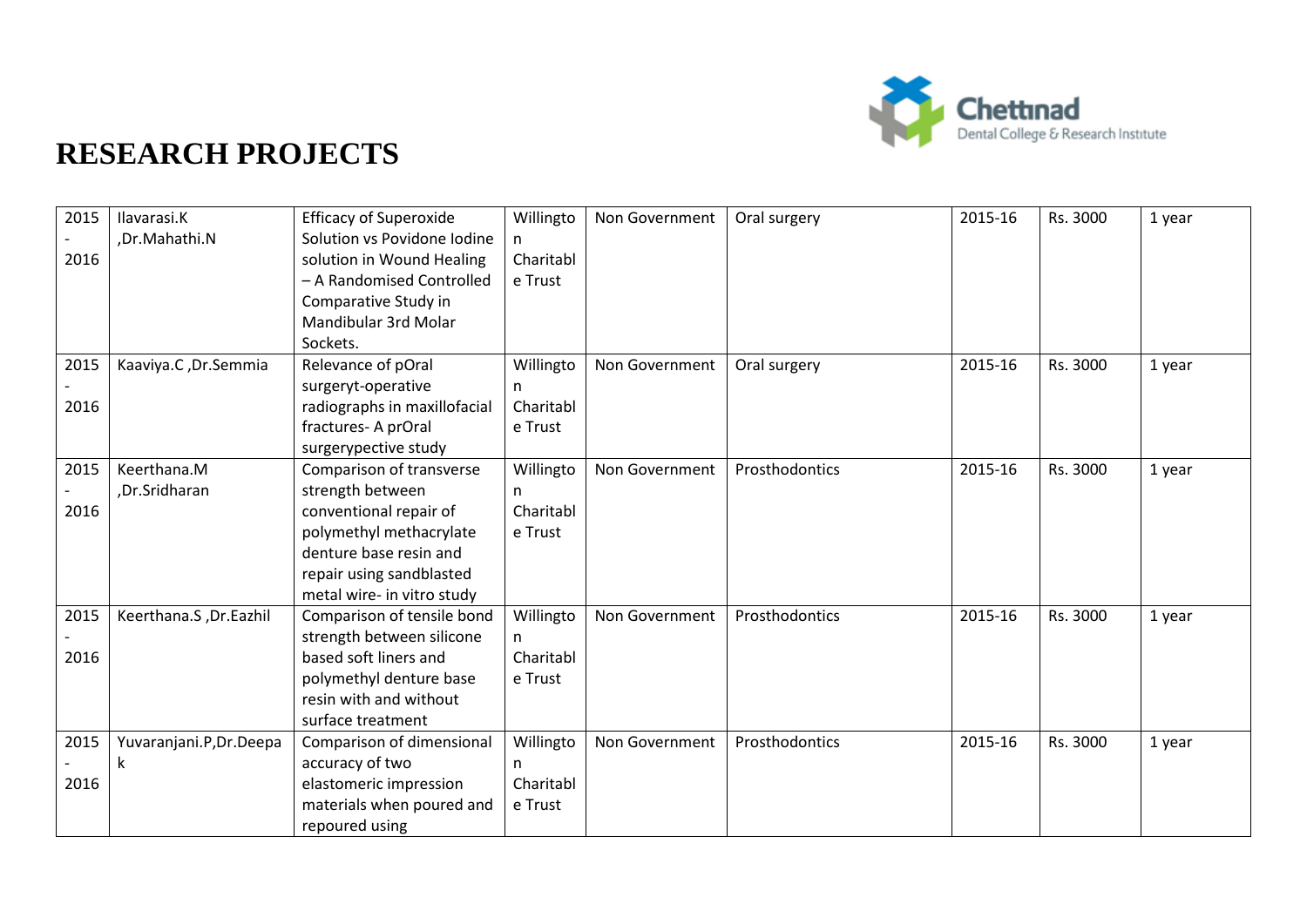

|      |                        | commercially available die<br>stone: an invitro study |                |                |                             |         |          |          |
|------|------------------------|-------------------------------------------------------|----------------|----------------|-----------------------------|---------|----------|----------|
|      |                        |                                                       |                |                |                             |         |          |          |
| 2015 | Vignesh.R, Dr.Saritha  | Comparison of the linear<br>dimensional change and    | Willingto      | Non Government | Prosthodontics              | 2015-16 | Rs. 3000 | 1 year   |
| 2016 |                        | associated weight change                              | n<br>Charitabl |                |                             |         |          |          |
|      |                        | of two commercially                                   | e Trust        |                |                             |         |          |          |
|      |                        | available interocclusal                               |                |                |                             |         |          |          |
|      |                        | recording material in                                 |                |                |                             |         |          |          |
|      |                        | complete denture: A<br>clinical study                 |                |                |                             |         |          |          |
| 2015 | Subhashini.R, Dr.Joe   | Comparison of arch widths                             | Willingto      | Non Government | Pedodontics                 | 2015-16 | Rs. 3000 | 1 year   |
|      | Louis                  | in thumb sucking and non-                             | n.             |                |                             |         |          |          |
| 2016 |                        | thumb sucking patients An                             | Charitabl      |                |                             |         |          |          |
|      |                        | in vitro study                                        | e Trust        |                |                             |         |          |          |
| 2015 | Steffy.S,Dr.Christeffi | Panoromic radiologic                                  | Willingto      | Non Government | Oral medicine and Radiology | 2015-16 | Rs. 3000 | 1 year   |
|      | Mabel                  | appraisal of dentofacial                              | n              |                |                             |         |          |          |
| 2016 |                        | anomalies among children -                            | Charitabl      |                |                             |         |          |          |
|      |                        | A crOral surgerys sectional                           | e Trust        |                |                             |         |          |          |
|      |                        | study                                                 |                |                |                             |         |          |          |
| 2015 | Sruthi.S, Dr.Daya      | Prevalence of trauma in                               | Willingto      | Non Government | Pedodontics                 | 2015-16 | Rs. 3000 | 1 year   |
|      | Srinivasan             | anterior teeth among                                  | n.             |                |                             |         |          |          |
| 2016 |                        | school children - A clinical                          | Charitabl      |                |                             |         |          |          |
|      |                        | study                                                 | e Trust        |                |                             |         |          |          |
| 2015 | Sonu.R, Dr.Senthil     | Knowledge, awareness, attit                           | Willingto      | Non Government | Endodontics                 | 2015-16 | Rs. 3000 | 3 months |
|      | Kumar                  | ude of root canal treatment                           | n.             |                |                             |         |          |          |
| 2016 |                        | in general population in                              | Charitabl      |                |                             |         |          |          |
|      |                        | chennai                                               | e Trust        |                |                             |         |          |          |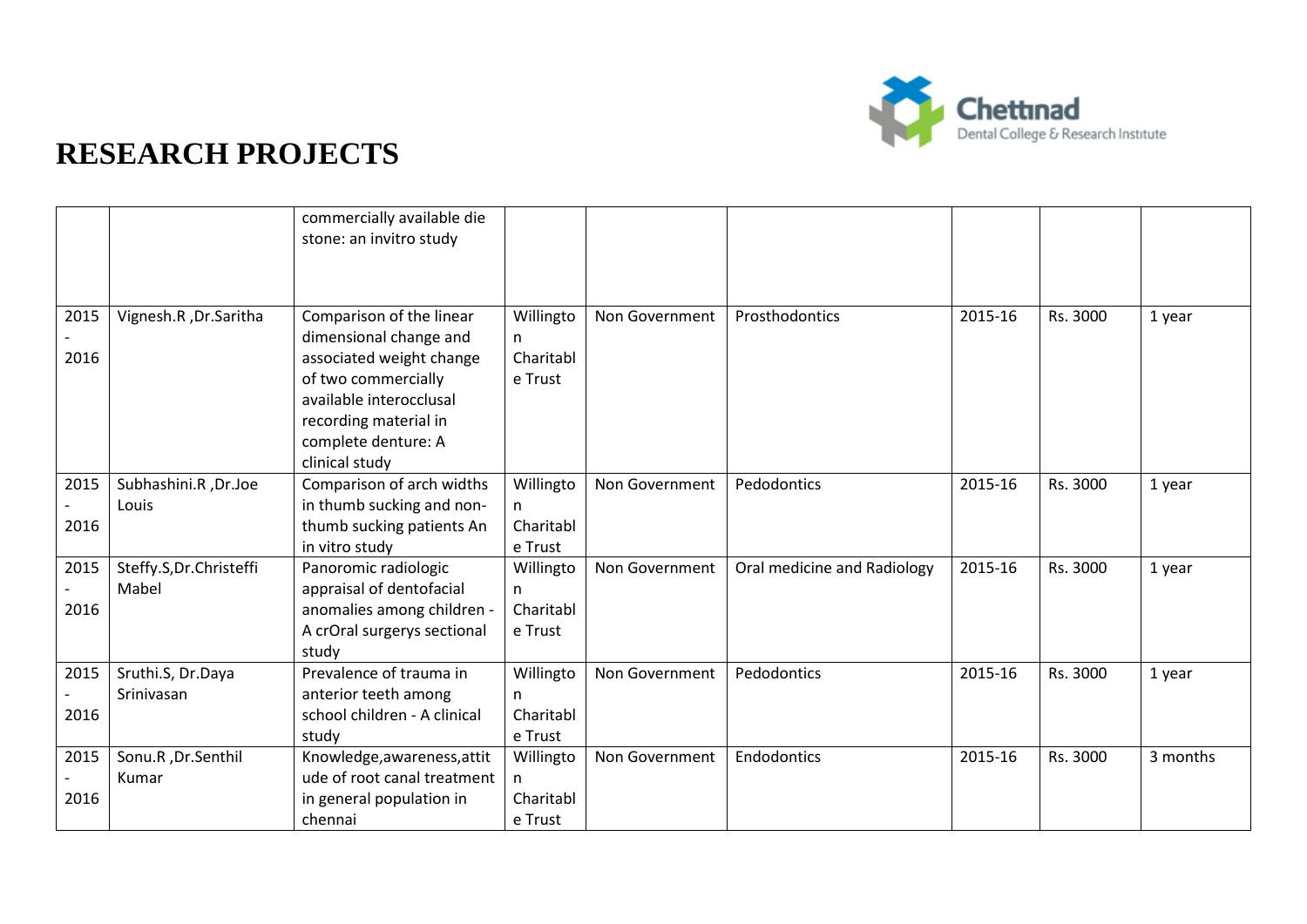

| 2015 | Sidhaarth.R, Dr.R. Anupa | Comparative evaluation of        | Willingto | Non Government | Endodontics                 | 2015-16 | Rs. 3000 | 1 year   |
|------|--------------------------|----------------------------------|-----------|----------------|-----------------------------|---------|----------|----------|
|      | ma                       | cutting effciency between        | n         |                |                             |         |          |          |
| 2016 |                          | protaper universal &             | Charitabl |                |                             |         |          |          |
|      |                          | protaper next                    | e Trust   |                |                             |         |          |          |
| 2015 | Sriram, Dr. Anitha       | Assessment of knowledge          | Willingto | Non Government | Periodontics                | 2015-16 | Rs. 3000 | 3 months |
|      |                          | among under graduates            | n.        |                |                             |         |          |          |
| 2016 |                          | and pOral surgeryt               | Charitabl |                |                             |         |          |          |
|      |                          | graduates students about         | e Trust   |                |                             |         |          |          |
|      |                          | lasers in dentistry              |           |                |                             |         |          |          |
| 2015 | Sharmista Sree.K         | Morphometric Analysis Of         | Willingto | Non Government | Oral pathology              | 2015-16 | Rs. 3000 | 1 year   |
|      | ,Dr.Aesha                | <b>Epithelial And Collagen</b>   | n.        |                |                             |         |          |          |
| 2016 |                          | Thickness, Vascular And          | Charitabl |                |                             |         |          |          |
|      |                          | <b>Inflammatory Changes In</b>   | e Trust   |                |                             |         |          |          |
|      |                          | <b>Oral Sub Mucous FibrOral</b>  |           |                |                             |         |          |          |
|      |                          | surgeryis                        |           |                |                             |         |          |          |
| 2015 | Sai Shruthi , Dr. Sriram | <b>Comparative Study</b>         | Willingto | Non Government | Oral pathology              | 2015-16 | Rs. 3000 | 1 year   |
|      |                          | <b>Between CheilOral</b>         | n.        |                |                             |         |          |          |
| 2016 |                          | surgerycopy, PalatOral           | Charitabl |                |                             |         |          |          |
|      |                          | surgerycopy In Gender            | e Trust   |                |                             |         |          |          |
|      |                          | Determination                    |           |                |                             |         |          |          |
| 2015 | Shanmadhy.S, Dr. Rajesh  | <b>Detection And Comparison</b>  | Willingto | Non Government | <b>General Pathology</b>    | 2015-16 | Rs. 3000 | 1 year   |
|      | Kanna                    | Of Mitotic Figures In Oral       | n         |                |                             |         |          |          |
| 2016 |                          | Epithelial Dysplasia Using       | Charitabl |                |                             |         |          |          |
|      |                          | <b>Crystal Violet And Giemsa</b> | e Trust   |                |                             |         |          |          |
|      |                          | Stain                            |           |                |                             |         |          |          |
| 2015 | Rebecca                  | Comparison of CT and CBCT        | Willingto | Non Government | Oral medicine and Radiology | 2015-16 | Rs. 3000 | 1 year   |
|      | Elizabeth, Dr.RC. Jagath | in determining the accuracy      | n.        |                |                             |         |          |          |
| 2016 | Reddy                    | of volumetric analysis for       | Charitabl |                |                             |         |          |          |
|      |                          | placing of implants-An           | e Trust   |                |                             |         |          |          |
|      |                          | invitro study.                   |           |                |                             |         |          |          |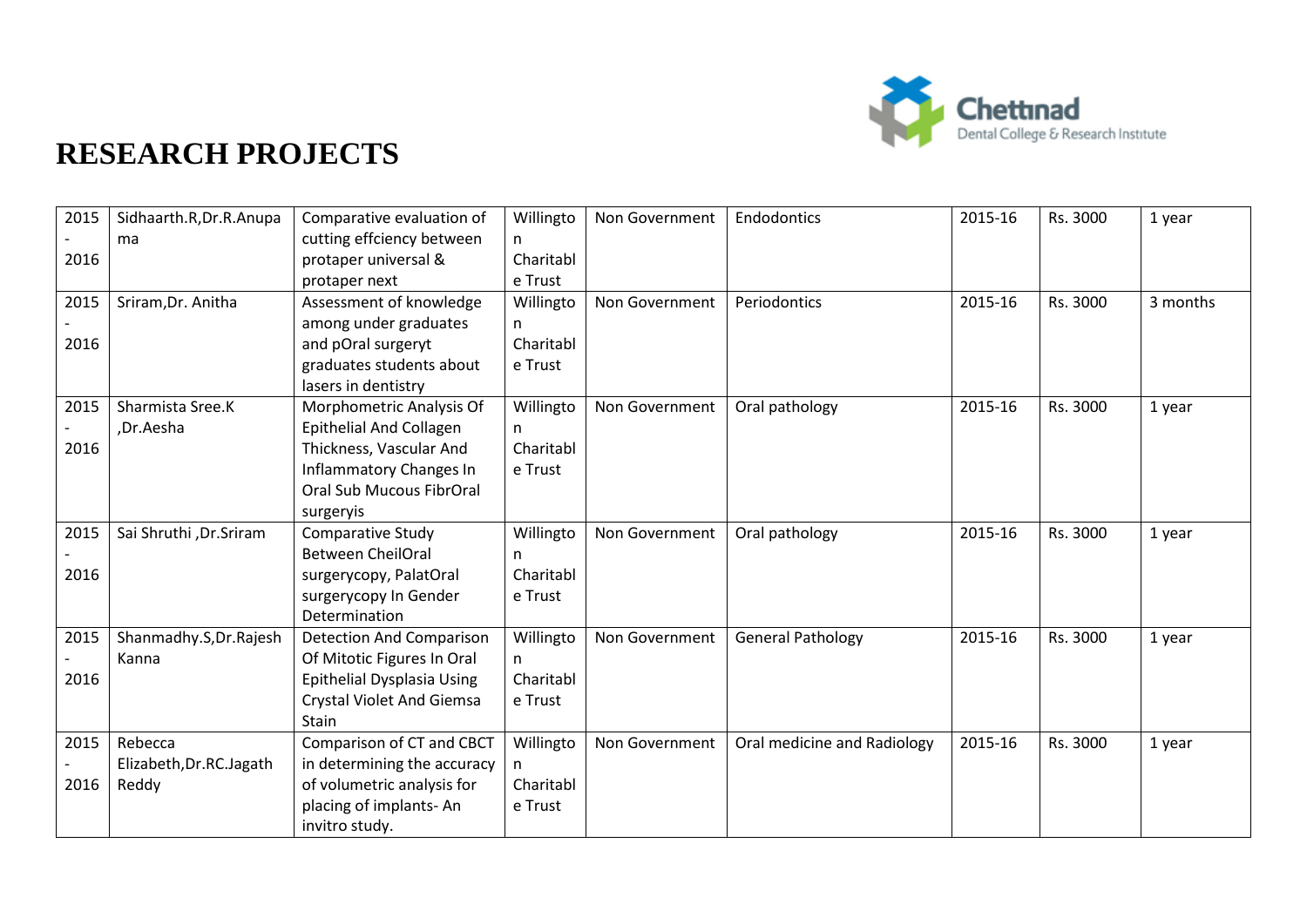

| 2015 | Rizvi V                 | An Innovative approach for        | Willingto | Non Government | Oral medicine and Radiology | 2015-16 | Rs. 3000 | 1 year   |
|------|-------------------------|-----------------------------------|-----------|----------------|-----------------------------|---------|----------|----------|
|      | Chouhan, Dr.C. Seetha   | better local drug delivery in     | n.        |                |                             |         |          |          |
| 2016 | Lakshmi                 | the treatment of oral lichen      | Charitabl |                |                             |         |          |          |
|      |                         | planus by custom-made             | e Trust   |                |                             |         |          |          |
|      |                         | buccal tray - Case study          |           |                |                             |         |          |          |
| 2015 | Rajprithivika.R,        | Cancerophobia: The mOral          | Willingto | Non Government | Oral medicine and Radiology | 2015-16 | Rs. 3000 | 3 months |
|      | Dr.R.Christeffi Mabel   | surgeryt prevalent                | n.        |                |                             |         |          |          |
| 2016 |                         | psychOral surgeryomatic           | Charitabl |                |                             |         |          |          |
|      |                         | disorders encountered in          | e Trust   |                |                             |         |          |          |
|      |                         | Dental OPD at Tertiary Care       |           |                |                             |         |          |          |
|      |                         | centre                            |           |                |                             |         |          |          |
| 2015 | Poornima.S, Dr. Nagappa | Prevalence Of Smoking             | Willingto | Non Government | Public health dentistry     | 2015-16 | Rs. 3000 | 1 year   |
|      | n                       | With Their Attitude And           | n.        |                |                             |         |          |          |
| 2016 |                         | Pattern Among Female              | Charitabl |                |                             |         |          |          |
|      |                         | <b>Subjects Visiting A Dental</b> | e Trust   |                |                             |         |          |          |
|      |                         | College In Chennai                |           |                |                             |         |          |          |
| 2015 | Ramya, Dr. Prabhu       | The Impact Of Social Media        | Willingto | Non Government | Public health dentistry     | 2015-16 | Rs. 3000 | 3 months |
|      |                         | In Oral Cancer Awareness -        | n.        |                |                             |         |          |          |
| 2016 |                         | A Public Survey Report.           | Charitabl |                |                             |         |          |          |
|      |                         |                                   | e Trust   |                |                             |         |          |          |
| 2015 | Pavithra.R, Dr.Sivan    | Precision of gray values of       | Willingto | Non Government | Oral medicine and Radiology | 2015-16 | Rs. 3000 | 6 months |
|      | Sathish                 | cone-beam computed                | n.        |                |                             |         |          |          |
| 2016 |                         | tomography in prediction          | Charitabl |                |                             |         |          |          |
|      |                         | of Bone Density compared          | e Trust   |                |                             |         |          |          |
|      |                         | to the hounsfield units of        |           |                |                             |         |          |          |
|      |                         | multislice computed               |           |                |                             |         |          |          |
|      |                         | tomography: A retrOral            |           |                |                             |         |          |          |
|      |                         | surgerypective study.             |           |                |                             |         |          |          |